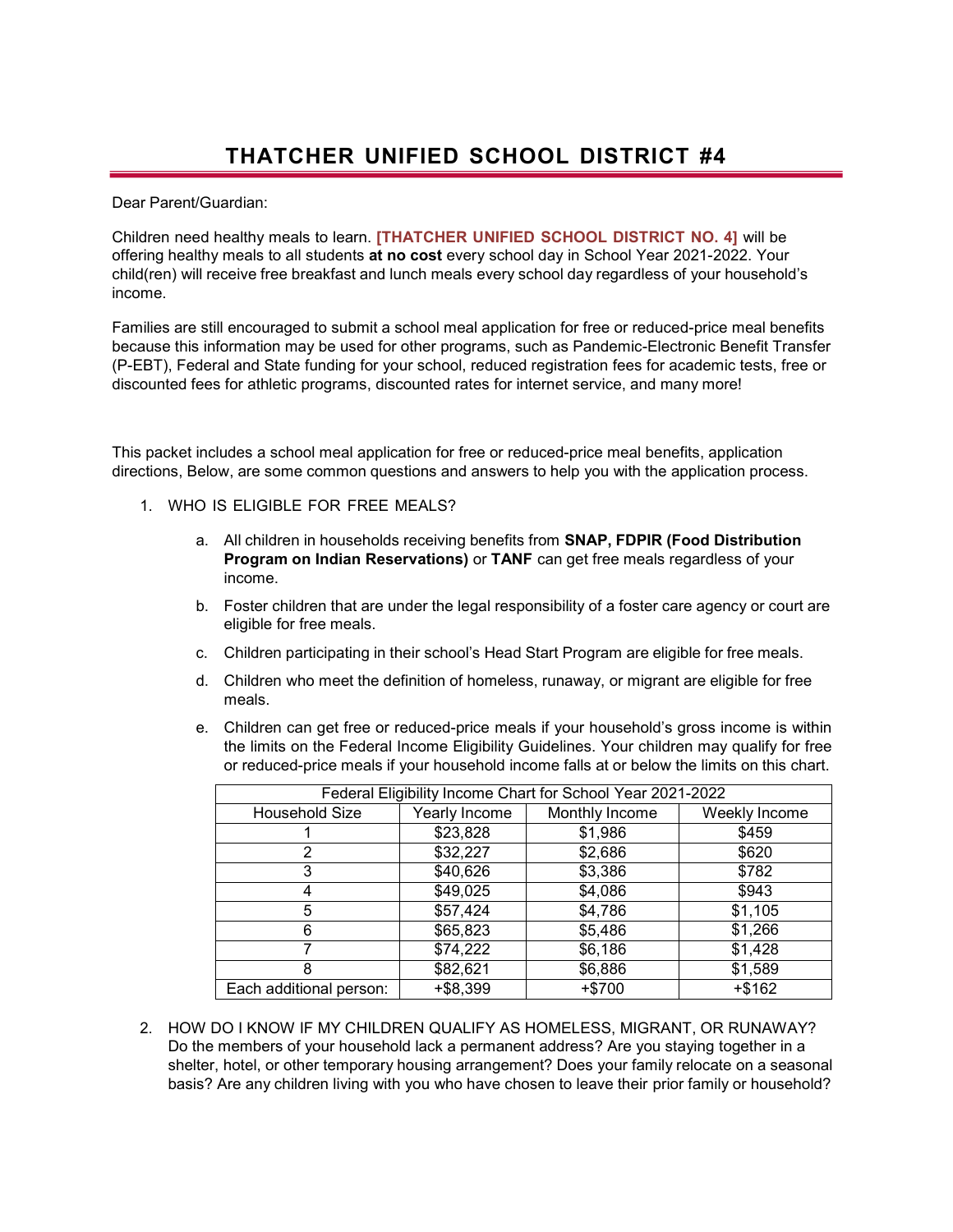If you believe children in your household meet these descriptions and haven't been told your children will get free meals, please call or e-mail **[ANGIE ADAMS, 928-348-7201].**

3. DO I NEED TO FILL OUT AN APPLICATION FOR EACH CHILD? No. *Use one Free and Reduced-Price School Meals Application for all students in your household.* We cannot approve an application that is not complete, so be sure to fill out all required information. Return the completed application to: **[THATCHER UNIFIED SCHOOL DISTRICT NO. 4, ANITA MALDONADO, P.O. BOX 610, THATCHER, AZ 85552]**.

SHOULD I FILL OUT AN APPLICATION IF I RECEIVED A LETTER THIS SCHOOL YEAR SAYING MY CHILDREN ARE APPROVED FOR FREE MEALS? No, but please read the letter you got carefully. If any children in your household were missing from your eligibility notification, contact **[928- 348-7205]** immediately.

4. CAN I APPLY ONLINE?

No. Our district does not have the option to apply for free or reduced-price meals online at this time. Please contact **[ANITA MALDONADO, 928-348-7205, [MALDONADO.ANITA@THATCHERUD.ORGl\]](mailto:MALDONADO.ANITA@THATCHERUD.ORGl)** and refer to the information above to complete a paper application.

- 5. MY CHILD'S APPLICATION WAS APPROVED LAST YEAR. DO I NEED TO FILL OUT ANOTHER ONE? Yes. Your child's application is only good for that school year and for the first few days of this school year through **[09/29/2021]**. You must send in a new application unless the school told you that your child is eligible for the new school year. If you do not send in a new application that is approved by the school or you have not been notified that your child is eligible for free meals, your child will be charged the full price for meals.
- 6. I GET WIC. CAN MY CHILD(REN) GET FREE MEALS? Children in households participating in WIC may be eligible for free or reduced-price meals. Please fill out an application.
- 7. WILL THE INFORMATION I GIVE BE CHECKED? Yes. We may also ask you to send written proof of the household income you report.
- 8. IF I DON'T QUALIFY NOW, MAY I APPLY LATER? Yes, you may apply at any time during the school year. For example, children with a parent or guardian who becomes unemployed may become eligible for free and reduced-price meals if the household income drops below the income limit.
- 9. WHAT IF I DISAGREE WITH THE SCHOOL'S DECISION ABOUT MY APPLICATION? You should talk to school officials. You also may ask for a hearing by calling or writing to: **[MR. MATT PETERSEN, SUPERINTENDENT, P.O. BOX 610, THATCHER, AZ 85552]***.*
- 10. MAY I APPLY IF SOMEONE IN MY HOUSEHOLD IS NOT A U.S. CITIZEN? Yes. You, your children, or other household members do not have to be U.S. citizens to apply for free or reduced-price meals. Our organization does not release information for immigration-related purposes in the usual course of operating the School Nutrition Programs.
- 11. WHAT IF MY INCOME IS NOT ALWAYS THE SAME? List the amount that you normally receive. For example, if you normally make \$1000 each month, but you missed some work last month and only made \$900, put down that you made \$1000 per month. If you normally get overtime, include it, but do not include it if you only work overtime sometimes. If you have lost a job or had your hours or wages reduced, use your current income.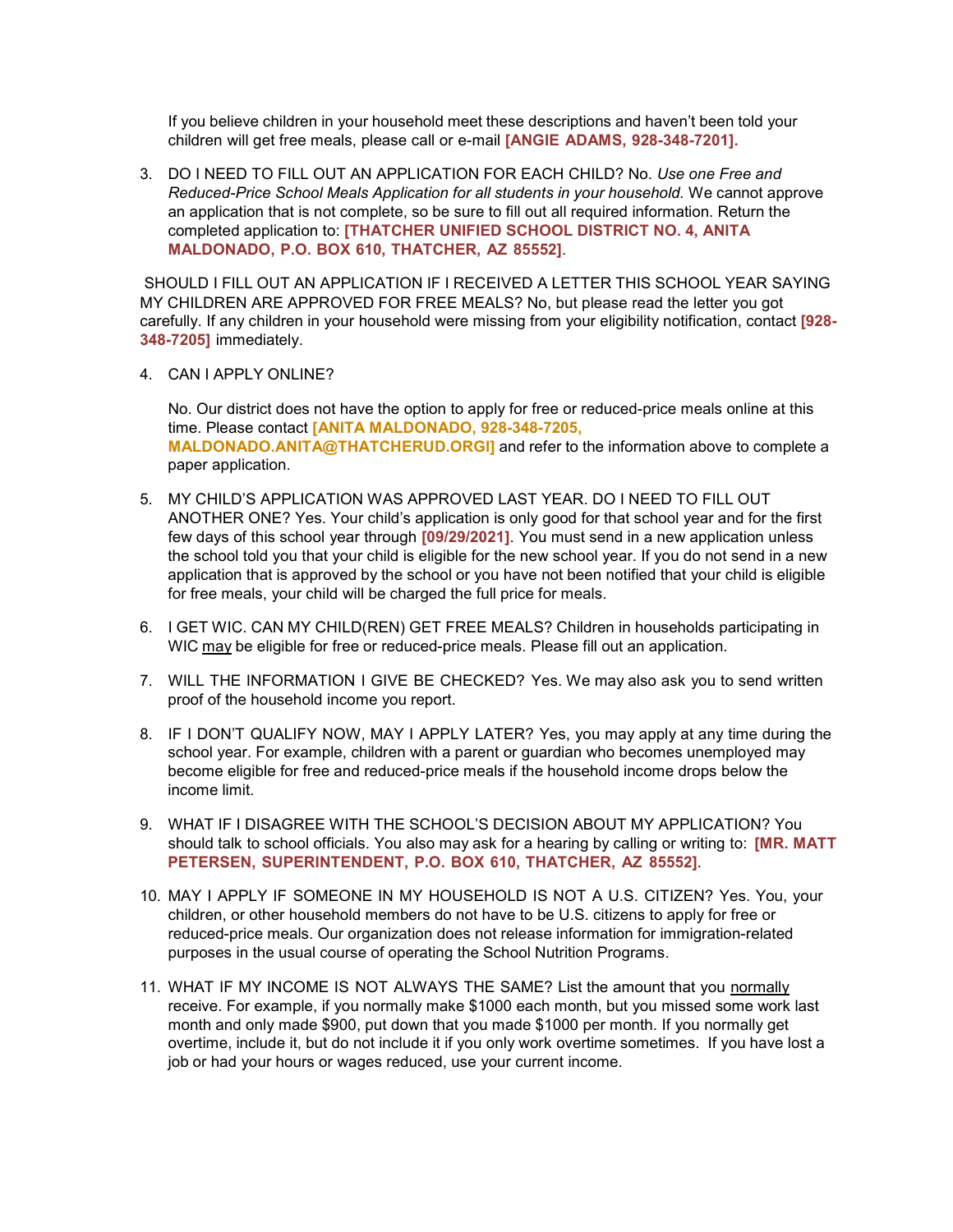- 12. WHAT IF SOME HOUSEHOLD MEMBERS HAVE NO INCOME TO REPORT? Household members may not receive some types of income we ask you to report on the application, or may not receive income at all. Whenever this happens, please write a 0 in the field. However, if any income fields are left empty or blank, those will also be counted as zeroes. Please be careful when leaving income fields blank, as we will assume you meant to do so.
- 13. WE ARE IN THE MILITARY. DO WE REPORT OUR INCOME DIFFERENTLY? Your basic pay and cash bonuses must be reported as income. If you get any cash value allowances for offbase housing, food, or clothing, it must also be included as income. However, if your housing is part of the Military Housing Privatization Initiative, do not include your housing allowance as income. Any additional combat pay resulting from deployment is also excluded from income.
- 14. WHAT IF THERE ISN'T ENOUGH SPACE ON THE APPLICATION FOR MY FAMILY? List any additional household members on a separate piece of paper and attach it to your application. Contact **[ANITA MALDONADO, 928-348-7205, [MALDONADO.ANITA@THATCHERUD.ORG\]](mailto:MALDONADO.ANITA@THATCHERUD.ORG)** to receive a second application.
- 15. MY FAMILY NEEDS MORE HELP. ARE THERE OTHER PROGRAMS WE MIGHT APPLY FOR? To find out how to apply for **SNAP** or other assistance benefits, contact your local assistance office or call 1-800-352-8401.

If you have other questions or need help, call **[928-348-7205]***.*

Sincerely,

ANITA MALDONADO

*The Richard B. Russell National School Lunch Act requires the information requested in order to verify* your children's eligibility for free or reduced-price meals. If you do not provide the information or provide *incomplete information, your children may no longer receive free or reduced-price meals.*

*In accordance with Federal civil rights law and U.S. Department of Agriculture (USDA) civil rights regulations and policies, the USDA, its Agencies, offices, and employees, and institutions participating in or administering USDA programs are prohibited from discriminating based on race, color, national origin, sex, disability, age, or reprisal or retaliation for prior civil rights activity in any program or activity conducted or funded by USDA.*

*Persons with disabilities who require alternative means of communication for program information (e.g., Braille, large print, audiotape, American Sign Language, etc.) should contact the Agency (State or local) where they applied for benefits. Individuals who are deaf, hard of hearing or have speech disabilities may contact USDA through the Federal Relay Service at (800) 877-8339. Additionally, program information may be made available in languages other than English.*

*To file a program complaint of discrimination, complete the USDA Program Discrimination Complaint Form, AD-3027, found online at [http://www.ascr.usda.gov/complaint\\_filing\\_cust.html, a](http://www.ascr.usda.gov/complaint_filing_cust.html)nd at any USDA office, or write a letter addressed to USDA and provide in the letter all of the information requested in the form. To request a copy of the complaint form, call (866) 632-9992. Submit your completed form or letter to USDA by: (1) mail: U.S. Department of Agriculture, Office of the Assistant Secretary for Civil Rights, 1400 Independence Avenue, SW, Washington, D.C. 20250-9410; (2) fax: (202) 690-7442; or (3) email: [program.intake@usda.gov.](mailto:program.intake@usda.gov)*

*This institution is an equal opportunity provider.*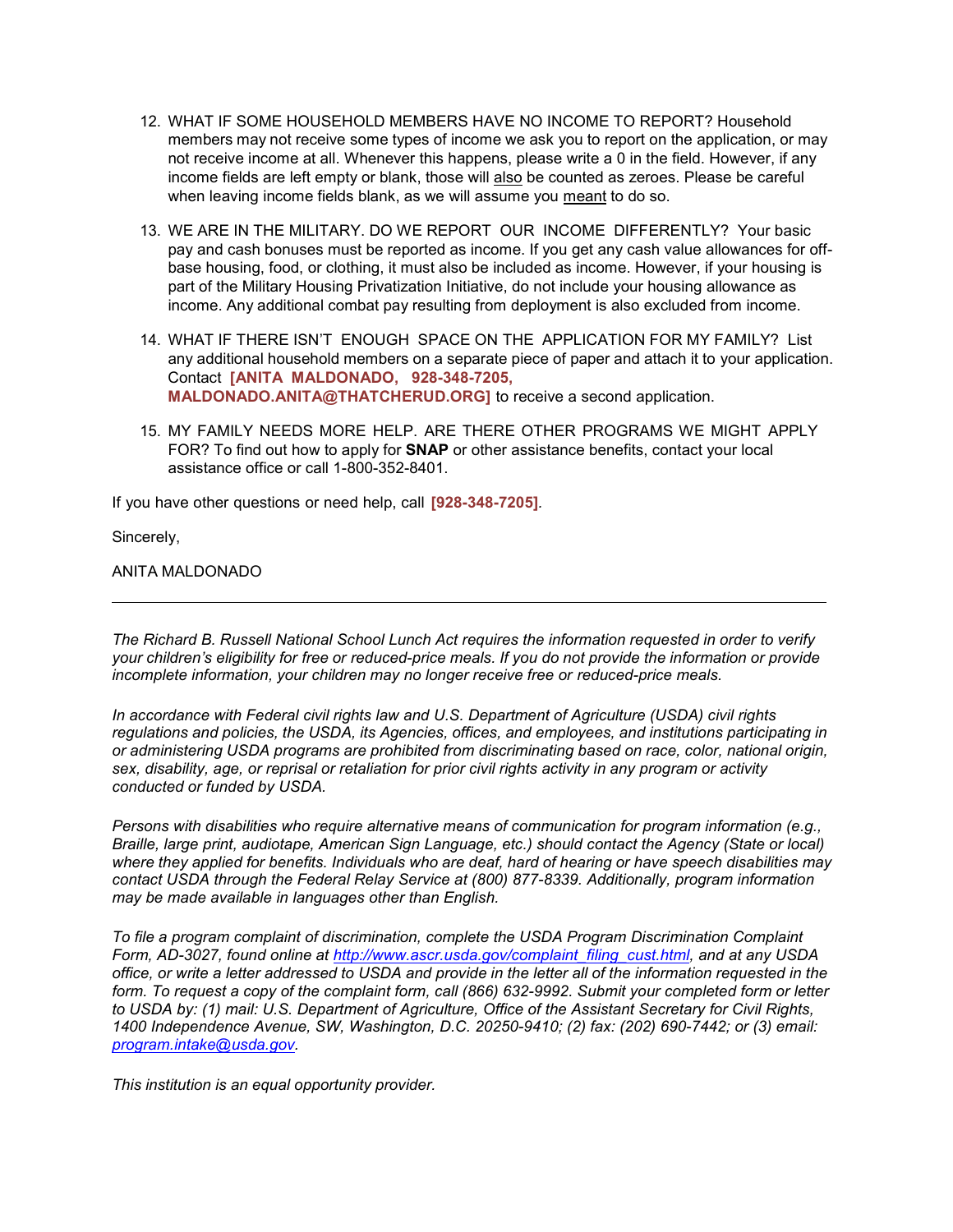# **INSTRUCTIONS FOR APPLYING**

While school meals will be free to all students in School Year 2021-2022 regardless of your household's income, we encourage you to complete an application for free or reduced-price meal benefits. The information provided on the school meal application may be used for other programs, such as Pandemic-Electronic Benefit Transfer (P-EBT), Federal and State funding for your school, reduced registration fees for academic tests, free or discounted fees for athletic programs, discounted rates for internet service, and many more!

Please use these instructions to help you fill out the school meal application for free or reducedprice school meals. You only need to submit one application per household, even if your children attend more than one school in THATCHER SCHOOL DISTRICT**.** The application must be filled out completely to certify your children for free or reduced-price school meals.

Each step of the instructions is the same as the steps on the application. If at any time you are not sure what to do next, please contact **[THATCHER SCHOOL DISTRICT OFFICE, ANITA MALDONADO, 928-348-7205, [MALDONADO.ANITA@THATCHERUD.ORG\]](mailto:MALDONADO.ANITA@THATCHERUD.ORG)**.

Please **use a pen (not a pencil)** when filling out the application and do your best to print clearly.

#### **STEP 1- NAMES OF ALL CHILDREN IN THE HOUSEHOLD**

List all household members who are infants, children, and students up to and including grade 12. This should include all children who live in your household. They do not have to be related to you to be part of your household.

List the first name, middle initial, and last name of each child. List one name per line and write one letter in each box. Stop if you run out of space. If you need additional lines, attach a second piece of paper with all required information for additional children.

If the children attend school, please list the name of the school.

If you believe the children are foster, homeless, migrant, or runaway, be sure to mark the box next to the child's name under foster or homeless, migrant, runaway.

Once all children have been listed, **go to STEP 2.**

#### **STEP 2- SNAP, TANF, OR FDPIR PARTICIPATION**

Do any household members (including the adults) currently participate in one or more of the following assistance programs: SNAP, TANF, or FDPIR?

In the gray bar, circle either yes or no.

If Yes- List the case number in the large box labeled Case Number and go directly to STEP 4.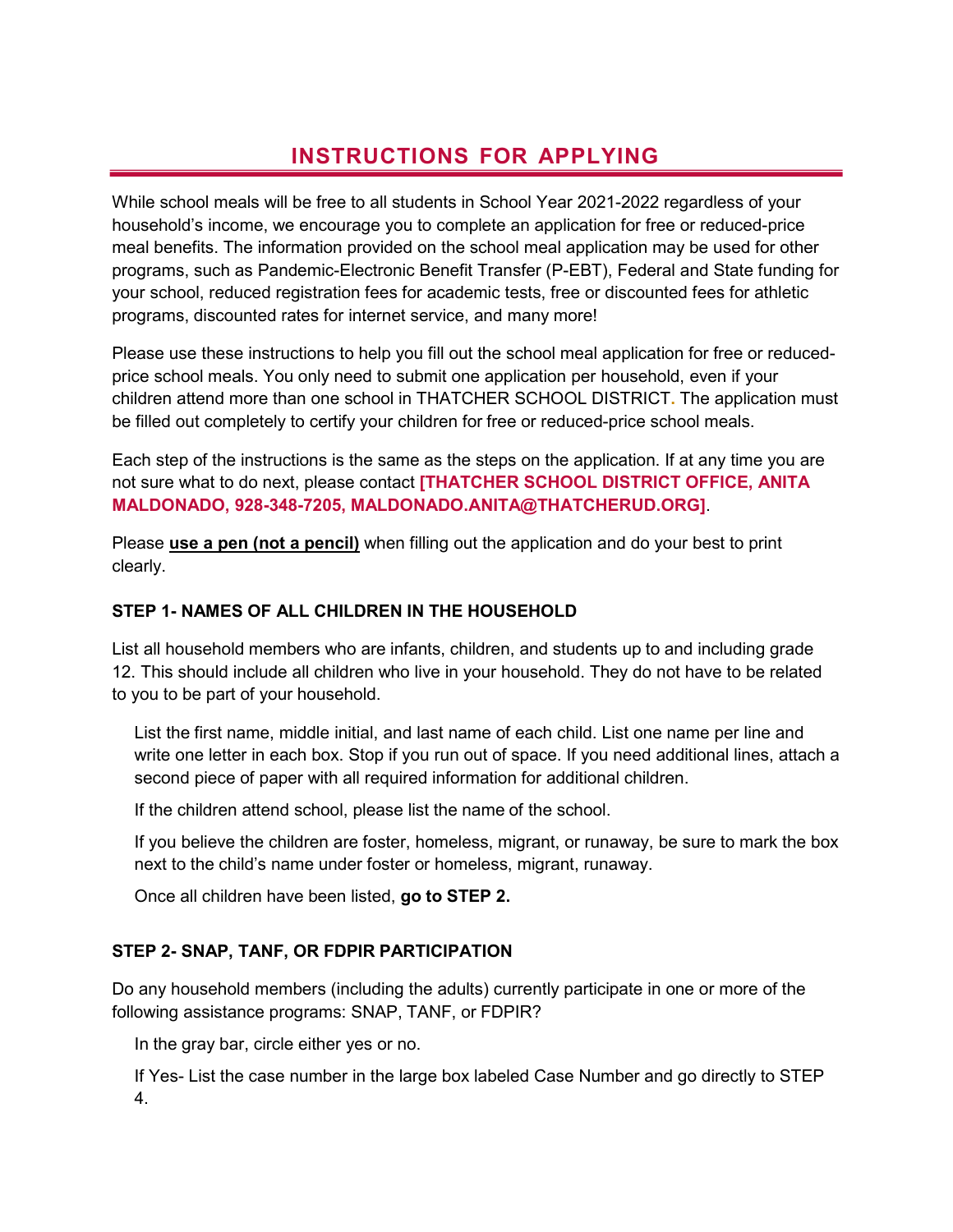If No- Leave this section blank and **go to STEP 3**.

#### **STEP 3- HOUSEHOLD INCOME INFORMATION**

**A. Child Income-** Report all income earned by children in the household. Refer to the chart below titled "Sources of Income for Children" and report the **combined gross income** for all children listed in STEP 1 in the box marked "Total Child Income."

Child Income is money received from outside your household that is paid directly to your children. Many households do not have any child income. Use the chart below to determine if your household has child income to report. If children do not receive income, enter '0' or leave these boxes empty. If you leave this part blank, it will mean that you have no income to report for any children in the household.

Only count foster children's income if you are applying for them together with the rest of your household. It is optional for the household to list foster children living with them as part of the household.

| <b>Sources of Income for Children</b> |                                                                                                  |  |  |  |  |
|---------------------------------------|--------------------------------------------------------------------------------------------------|--|--|--|--|
| <b>Type of Income</b>                 | <b>Examples</b>                                                                                  |  |  |  |  |
| Earnings from work                    | A child has a job where they earn a salary or wages.                                             |  |  |  |  |
| <b>Social Security</b>                |                                                                                                  |  |  |  |  |
| Disability payments<br>$\bullet$      | A child is blind or disabled and receives Social Security<br>benefits.                           |  |  |  |  |
| <b>Survivor Benefits</b>              |                                                                                                  |  |  |  |  |
|                                       | A parent is disabled, retired, or deceased and their child<br>receives social security benefits. |  |  |  |  |
| Income from persons                   | A friend or extended family member regularly gives a                                             |  |  |  |  |
| outside the household                 | child spending money.                                                                            |  |  |  |  |
| Income from any other                 | A child receives income from a private pension fund,                                             |  |  |  |  |
| source                                | annuity or trust.                                                                                |  |  |  |  |

**B. Adult Household Members and Income-** Print the name of each household member in the boxes marked "Names of Adult Household Members (First and Last)." **Do not list any household members you listed in STEP1**. List one name per line and write both first and last name in each box. If you need additional lines, attach a second piece of paper with all required information for additional household members.

Report **gross income** (amount before taxes and deductions) for each adult on the same line where the name is listed. Then, fill in the circle to indicate if the earnings are received Weekly, Bi-Weekly (every other week), 2x month (2 payments per month), or Monthly. The chart below gives examples of the different types of income for adults. If someone does not receive income, enter '0' or leave these boxes empty.

**Sources of Income for Adults**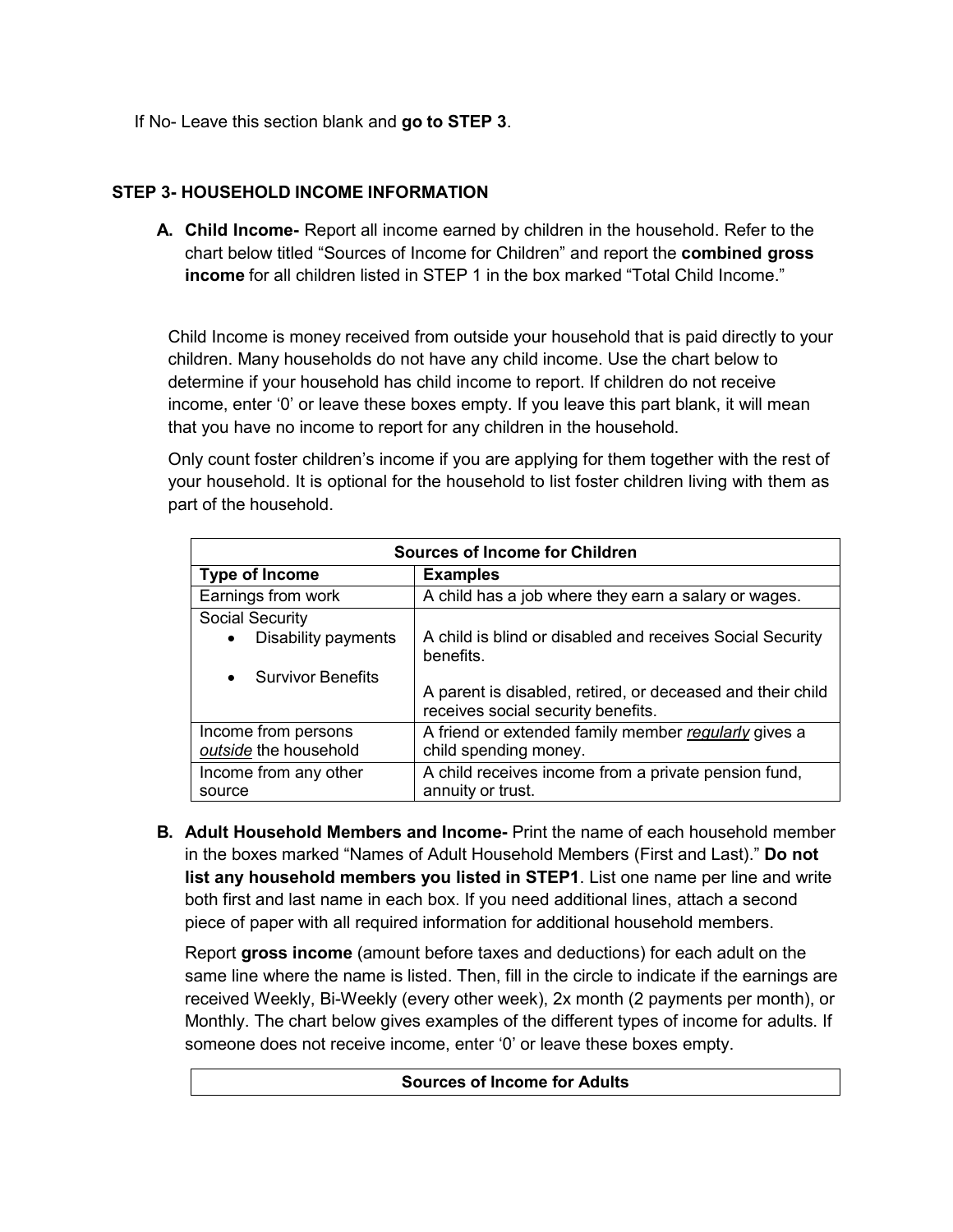| <b>Earnings from Work</b>                                                                                                                                                                             | <b>Public Assistance/</b><br><b>Alimony/Child Support</b>                                                                                                                                                                | Pensions/Retirement/All<br><b>Other Income</b>                                                                                                                                                                                  |
|-------------------------------------------------------------------------------------------------------------------------------------------------------------------------------------------------------|--------------------------------------------------------------------------------------------------------------------------------------------------------------------------------------------------------------------------|---------------------------------------------------------------------------------------------------------------------------------------------------------------------------------------------------------------------------------|
| Salary, wages, cash<br>bonuses<br>Net income from self-<br>٠<br>employment (farm or<br>business)                                                                                                      | Unemployment<br>$\bullet$<br>benefits<br>Workers<br>$\bullet$<br>Compensation<br>Supplemental<br>٠                                                                                                                       | Social Security (including<br>$\bullet$<br>railroad retirement and black<br>lung benefits)<br>Private Pensions or<br>$\bullet$<br>disability                                                                                    |
| For military families:<br>Basic pay and cash<br>bonuses (do not<br>include combat pay,<br>FSSA, or privatized<br>housing allowances)<br>Allowances for off-base<br>٠<br>housing, food and<br>clothing | Security Income (SSI)<br>Cash Assistance from<br>$\bullet$<br>State or local<br>government<br>Alimony payments<br>٠<br>Child support<br>$\bullet$<br>payments<br>Veteran's benefits<br>$\bullet$<br>Strike benefits<br>٠ | Income from trusts or<br>$\bullet$<br>estates<br>Annuities<br>$\bullet$<br>Investment Income<br>$\bullet$<br>Earned Interest<br>٠<br>Rental Income<br>$\bullet$<br>Regular cash payments<br>$\bullet$<br>from outside household |

The back of this application provides the same Sources of Income charts.

### **C. Total number of household members and SSN**.

Report the total number of people in your household (all adults and children) in the one box.

Report the last 4 digits of the Social Security Number (SSN) for the primary wage earner or other adult in the household. You are eligible to apply for benefits even if you do not have a Social Security Number. Simply leave the space blank and check the box labeled "Check if no SSN."

## **STEP 4- Contact information and adult signature**

All applications must be signed by an adult household member. By signing the application, that household member is promising that all information has been truthfully and completely reported.

Please sign, date and print your name.

Provide your contact information including your address if this information is available. If you have no permanent address, this does not make your children ineligible for free or reducedprice school meals. Sharing a phone number, email address, or both is optional but providing it helps us reach you quickly if we need to contact you.

#### **OPTIONAL INFORMATION**

The back of this application provides a section for you to share information about your children's race and ethnicity. This field is optional and does not affect your children's eligibility for free or reduced-price school meals.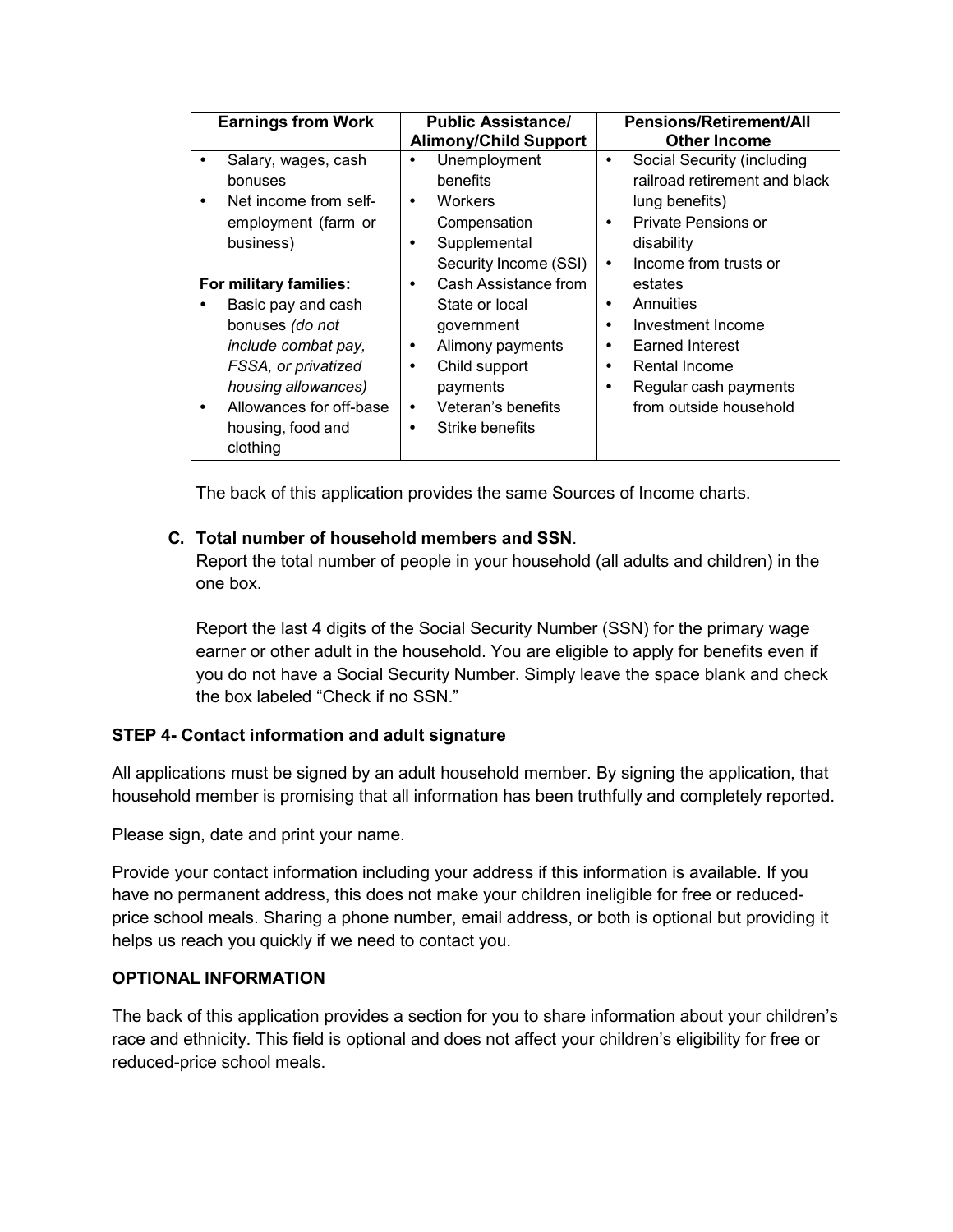This section also includes important information about privacy and civil rights. Please read these statements before submitting the application.

Once the form is completed, it should be mailed, or delivered to **[THATCHER UNIFIED SCHOOL DISTRICT NO. 4, P.O. BOX 610, THATCHER, AZ 85552].**

*The Richard B. Russell National School Lunch Act requires the information requested in order to verify* your children's eligibility for free or reduced-price meals. If you do not provide the information or provide *incomplete information, your children may no longer receive free or reduced-price meals.*

*In accordance with Federal civil rights law and U.S. Department of Agriculture (USDA) civil rights regulations and policies, the USDA, its Agencies, offices, and employees, and institutions participating in or administering USDA programs are prohibited from discriminating based on race, color, national origin, sex, disability, age, or reprisal or retaliation for prior civil rights activity in any program or activity conducted or funded by USDA.*

*Persons with disabilities who require alternative means of communication for program information (e.g., Braille, large print, audiotape, American Sign Language, etc.) should contact the Agency (State or local) where they applied for benefits. Individuals who are deaf, hard of hearing or have speech disabilities may contact USDA through the Federal Relay Service at (800) 877-8339. Additionally, program information may be made available in languages other than English.*

*To file a program complaint of discrimination, complete the USDA Program Discrimination Complaint Form, AD-3027, found online at [http://www.ascr.usda.gov/complaint\\_filing\\_cust.html, a](http://www.ascr.usda.gov/complaint_filing_cust.html)nd at any USDA office, or write a letter addressed to USDA and provide in the letter all of the information requested in the form. To request a copy of the complaint form, call (866) 632-9992. Submit your completed form or letter to USDA by: (1) mail: U.S. Department of Agriculture, Office of the Assistant Secretary for Civil Rights, 1400 Independence Avenue, SW, Washington, D.C. 20250-9410; (2) fax: (202) 690-7442; or (3) email: [program.intake@usda.gov.](mailto:program.intake@usda.gov)*

*This institution is an equal opportunity provider.*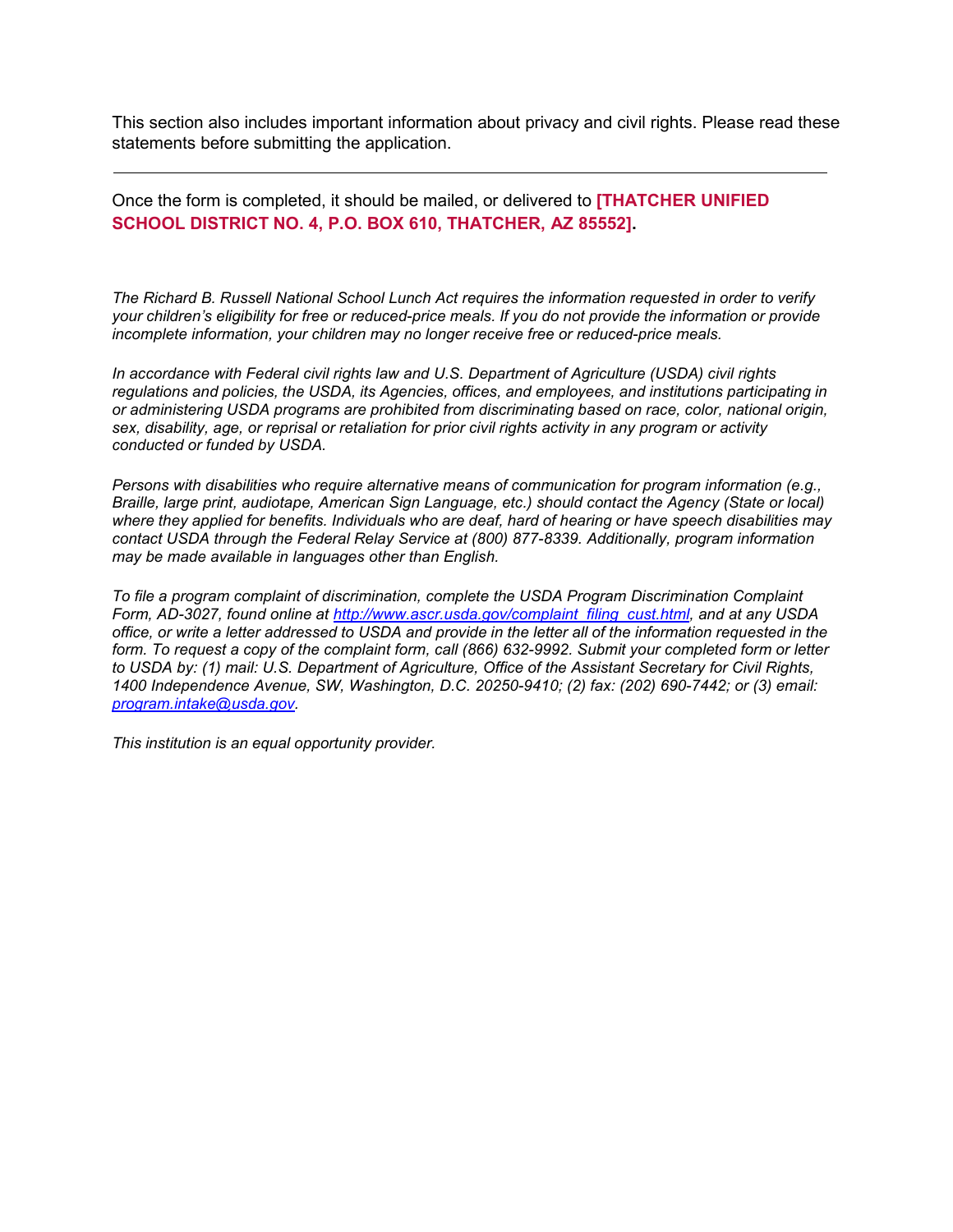### **2021-2022 Application for Free and Reduced Price School Meals**

Complete one application per household. Please use a pen (not a pencil).

| STEP <sub>1</sub>                                                                                                                                                                                                                                                                                                                                                                                                 |                                          | List ALL infants, children, and students up to and including grade 12 in your household (if more spaces are required for additional names, attach another sheet of paper)                                                                                                                                                                                                                                                                                                                                                                                                                                                                                                                                                                                 |                                                                                                                 |     |            |                                   |                                                                                                  |                                                |                         |                                                                                       |                                                                  |                                                                                          |                                           |                          |                                 |
|-------------------------------------------------------------------------------------------------------------------------------------------------------------------------------------------------------------------------------------------------------------------------------------------------------------------------------------------------------------------------------------------------------------------|------------------------------------------|-----------------------------------------------------------------------------------------------------------------------------------------------------------------------------------------------------------------------------------------------------------------------------------------------------------------------------------------------------------------------------------------------------------------------------------------------------------------------------------------------------------------------------------------------------------------------------------------------------------------------------------------------------------------------------------------------------------------------------------------------------------|-----------------------------------------------------------------------------------------------------------------|-----|------------|-----------------------------------|--------------------------------------------------------------------------------------------------|------------------------------------------------|-------------------------|---------------------------------------------------------------------------------------|------------------------------------------------------------------|------------------------------------------------------------------------------------------|-------------------------------------------|--------------------------|---------------------------------|
|                                                                                                                                                                                                                                                                                                                                                                                                                   | <b>Child's First Name</b>                |                                                                                                                                                                                                                                                                                                                                                                                                                                                                                                                                                                                                                                                                                                                                                           |                                                                                                                 | МI  |            | <b>Child's Last Name</b>          |                                                                                                  |                                                |                         |                                                                                       | <b>School Name</b>                                               |                                                                                          |                                           | Foster<br>Child          | Homeless<br>Migrant,<br>Runaway |
| Definition of Household<br>Member: "Anyone who is                                                                                                                                                                                                                                                                                                                                                                 |                                          |                                                                                                                                                                                                                                                                                                                                                                                                                                                                                                                                                                                                                                                                                                                                                           |                                                                                                                 |     |            |                                   |                                                                                                  |                                                |                         |                                                                                       |                                                                  |                                                                                          |                                           | ப                        | Ц                               |
| living with you and shares<br>income and expenses,<br>even if not related."                                                                                                                                                                                                                                                                                                                                       |                                          |                                                                                                                                                                                                                                                                                                                                                                                                                                                                                                                                                                                                                                                                                                                                                           |                                                                                                                 |     |            |                                   |                                                                                                  |                                                |                         |                                                                                       |                                                                  |                                                                                          |                                           |                          | $\Box$                          |
| Children in Foster care                                                                                                                                                                                                                                                                                                                                                                                           |                                          |                                                                                                                                                                                                                                                                                                                                                                                                                                                                                                                                                                                                                                                                                                                                                           |                                                                                                                 |     |            |                                   |                                                                                                  |                                                |                         |                                                                                       |                                                                  |                                                                                          | all that apply                            |                          |                                 |
| and children who meet the<br>definition of Homeless,<br>Migrant or Runaway are                                                                                                                                                                                                                                                                                                                                    |                                          |                                                                                                                                                                                                                                                                                                                                                                                                                                                                                                                                                                                                                                                                                                                                                           |                                                                                                                 |     |            |                                   |                                                                                                  |                                                |                         |                                                                                       |                                                                  |                                                                                          |                                           | ⊔                        | $\Box$                          |
| eligible for free meals.                                                                                                                                                                                                                                                                                                                                                                                          |                                          |                                                                                                                                                                                                                                                                                                                                                                                                                                                                                                                                                                                                                                                                                                                                                           |                                                                                                                 |     |            |                                   |                                                                                                  |                                                |                         |                                                                                       |                                                                  |                                                                                          | Check                                     | $\overline{\phantom{a}}$ | □                               |
|                                                                                                                                                                                                                                                                                                                                                                                                                   |                                          |                                                                                                                                                                                                                                                                                                                                                                                                                                                                                                                                                                                                                                                                                                                                                           |                                                                                                                 |     |            |                                   |                                                                                                  |                                                |                         |                                                                                       |                                                                  |                                                                                          |                                           |                          | $\Box$                          |
| STEP <sub>2</sub>                                                                                                                                                                                                                                                                                                                                                                                                 |                                          | Do any Household Members (including you) currently participate in one or more of the following assistance programs: SNAP, TANF, or FDPIR? Circle one: Yes / No                                                                                                                                                                                                                                                                                                                                                                                                                                                                                                                                                                                            |                                                                                                                 |     |            |                                   |                                                                                                  |                                                |                         |                                                                                       |                                                                  |                                                                                          |                                           |                          |                                 |
|                                                                                                                                                                                                                                                                                                                                                                                                                   |                                          | If you answered $NO >$ Complete STEP 3.                                                                                                                                                                                                                                                                                                                                                                                                                                                                                                                                                                                                                                                                                                                   | If you answered YES > Write a case number here then go to STEP 4 (Do not complete STEP 3)                       |     |            |                                   |                                                                                                  |                                                |                         |                                                                                       | Case Number:                                                     |                                                                                          |                                           |                          |                                 |
|                                                                                                                                                                                                                                                                                                                                                                                                                   |                                          |                                                                                                                                                                                                                                                                                                                                                                                                                                                                                                                                                                                                                                                                                                                                                           |                                                                                                                 |     |            |                                   |                                                                                                  |                                                |                         |                                                                                       |                                                                  |                                                                                          | Write only one case number in this space. |                          |                                 |
| STEP <sub>3</sub>                                                                                                                                                                                                                                                                                                                                                                                                 |                                          | Report Income for ALL Household Members (Skip this step if you answered 'Yes' to STEP 2)                                                                                                                                                                                                                                                                                                                                                                                                                                                                                                                                                                                                                                                                  |                                                                                                                 |     |            |                                   |                                                                                                  |                                                |                         |                                                                                       |                                                                  |                                                                                          |                                           |                          |                                 |
| Are you unsure what<br>income to include<br>here?<br>Flip to the back of this<br>application and review<br>the charts titled<br>"Sources<br>of Income" for more<br>information.<br>The "Sources of Income<br>for Children" chart will<br>help you with the Child<br>Income Section.<br>The "Sources of Income<br>for Adults" chart will help<br>you with the Adult<br><b>Household Members</b><br>Income Section. | A. Child Income<br>(Children and Adults) | Sometimes children in the household earn income. Please include the TOTAL GROSS income earned by all Children<br>Household Members listed in STEP 1 here.<br>B. All Adult Household Members (including yourself)<br>List only the Adult Household Members (including yourself) even if they do not receive income. For each Household Member listed, if they do receive income, report total GROSS income (amount before taxes<br>and deductions) for each source in whole dollars only. If they do not receive income from any source, write '0'. If you enter '0' or leave any fields blank, you are certifying (promising) that there is no income to report.<br>Name of Adult Household Members (First and Last)<br><b>C. Total Household Members</b> | <b>GROSS</b><br>Earnings from Work<br>\$<br>S<br>S<br>\$<br>Last Four Digits of Social Security Number (SSN) of |     | How often? | Weekly Bi-Weekly 2x Month Monthly | Public Assistance/<br>S<br>\$<br>\$<br>\$<br>Primary Wage Earner or Other Adult Household Member | \$<br>$\pmb{\mathsf{X}}$<br>$\pmb{\mathsf{x}}$ | Child GROSS income<br>X | How often?<br>Child Support/Alimony   Weekly   Bi-Weekly   2x Month Monthly<br>X<br>Χ | How often?<br>Weekly Bi-Weekly 2x Month Monthly<br>\$<br>S<br>\$ | Pensions/Retirement/<br>All Other Income<br>Check if no SSN                              | Weekly Bi-Weekly 2x Month Monthly         | How often?               |                                 |
| STEP 4                                                                                                                                                                                                                                                                                                                                                                                                            |                                          | <b>Contact information and adult signature</b>                                                                                                                                                                                                                                                                                                                                                                                                                                                                                                                                                                                                                                                                                                            | Mail Completed Form to: Thatcher Unified School District No. 4, P.O. Box 610, Thatcher, A Z 85552               |     |            |                                   |                                                                                                  |                                                |                         |                                                                                       |                                                                  |                                                                                          |                                           |                          |                                 |
| Signature of adult completing the form                                                                                                                                                                                                                                                                                                                                                                            |                                          | "I certify (promise) that all information on this application is true and that all income is reported. I understand that this information is given in<br>connection with the receipt of Federal funds, and that school officials may verify (check) the information. I am aware that if I purposely give<br>false information, my children may lose meal benefits, and I may be prosecuted under applicable State and Federal laws."<br>Today's date                                                                                                                                                                                                                                                                                                      |                                                                                                                 |     |            |                                   | Eligibility: Free Reduced Denied<br>Determining Official's Signature:                            |                                                |                         | <b>OFFICE USE ONLY</b>                                                                |                                                                  | Date:<br>□Case # Application □Foster Application □Directly Certified: Date of Disregard: |                                           | <b>OError Prone</b>      |                                 |
|                                                                                                                                                                                                                                                                                                                                                                                                                   |                                          |                                                                                                                                                                                                                                                                                                                                                                                                                                                                                                                                                                                                                                                                                                                                                           |                                                                                                                 |     |            | Household Size:                   | □Income Application                                                                              |                                                |                         |                                                                                       |                                                                  |                                                                                          |                                           |                          |                                 |
| Printed name of adult completing the form                                                                                                                                                                                                                                                                                                                                                                         |                                          |                                                                                                                                                                                                                                                                                                                                                                                                                                                                                                                                                                                                                                                                                                                                                           | Daytime Phone and Email (optional)                                                                              |     |            |                                   |                                                                                                  |                                                |                         |                                                                                       |                                                                  | Total Income: __________Per: □Week □Bi-Weekly (Every 2 Weeks) □2x Month □Monthly □Annual |                                           |                          |                                 |
| Street Address (if available)                                                                                                                                                                                                                                                                                                                                                                                     |                                          | City<br>Apt#                                                                                                                                                                                                                                                                                                                                                                                                                                                                                                                                                                                                                                                                                                                                              | State                                                                                                           | Zip |            |                                   | Follow-Up Official's Signature:<br><u>Follow-Up Official's Signature:</u>                        |                                                |                         |                                                                                       |                                                                  | □ Selected For Verification: Confirming Official's Signature:<br>Date: 2008              | Date:                                     |                          |                                 |